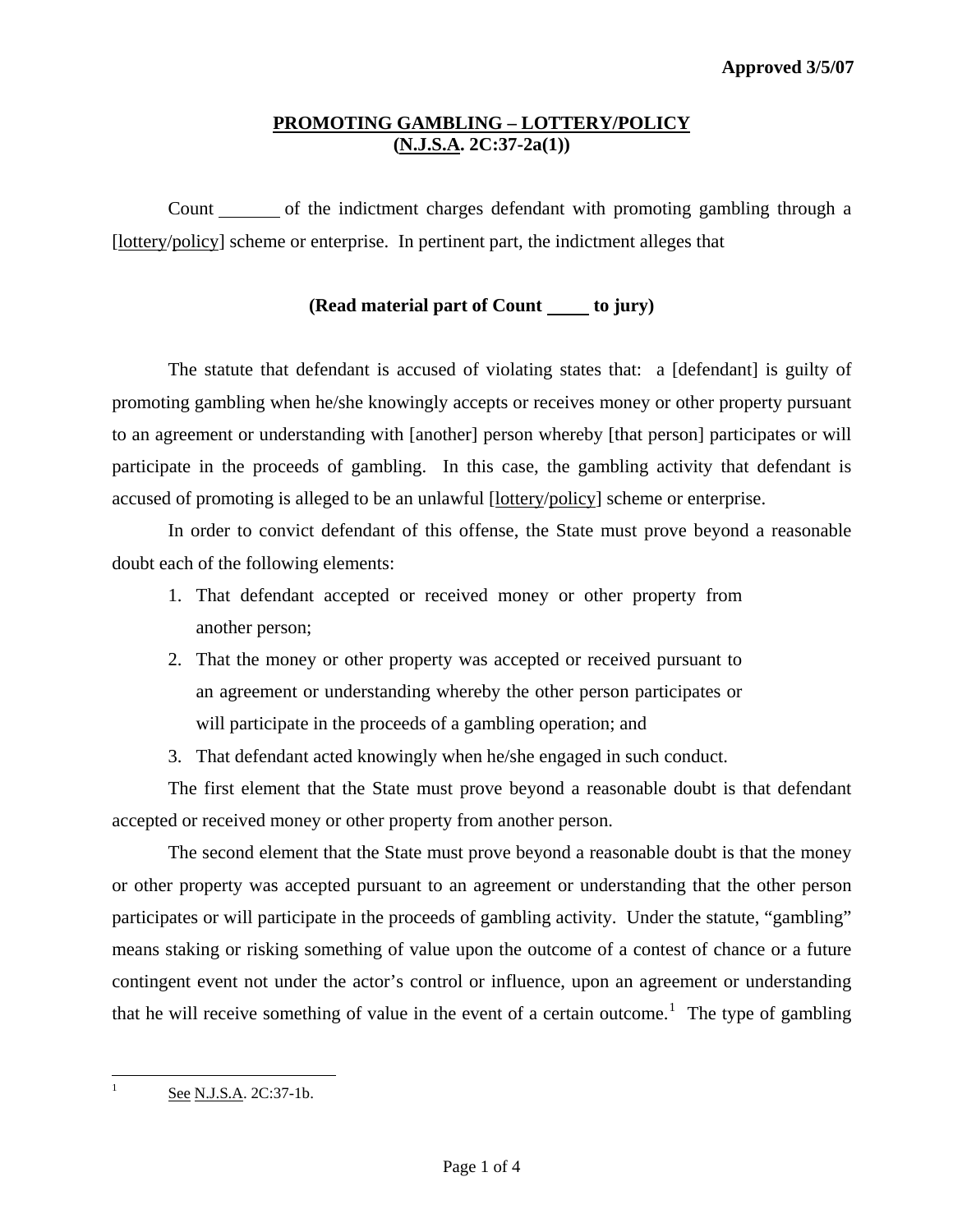activity that defendant stands accused of promoting is the operation of an unlawful [lottery/policy] scheme or enterprise.

# **[CHARGE AS APPLICABLE]**

"Lottery" means an unlawful<sup>[2](#page-0-1)</sup> gambling scheme in which (a) the players pay or agree to pay something of value for chances, represented and differentiated by numbers or by combinations of numbers or by some other media, one or more of which chances are to be designated the winning ones; and (b) the winning chances are to be determined by a drawing or by some other method based upon the element of chance; and (c) the holders of the winning chances are to receive something of value.<sup>[3](#page-1-0)</sup>

### **[OR]**

 "Policy" or "the numbers game" means a form of lottery in which the winning chances or plays are not determined upon the basis of a drawing or other act on the part of persons conducting or connected with the scheme, but upon the basis of the outcome or outcomes of a future contingent event or events otherwise unrelated to the particular scheme.<sup>[4](#page-1-1)</sup>

 The third element that the State must prove beyond a reasonable doubt is that defendant acted knowingly when he/she engaged in such conduct. A defendant acts knowingly or with knowledge with respect to the nature of his/her conduct or the attendant circumstances if defendant is aware that his/her conduct is of that nature, or that such circumstances exist, or defendant is aware of a high probability of their existence. A defendant acts knowingly with respect to a result of his/her conduct if defendant is aware that it is practically certain that his/her conduct will cause such a result.<sup>[5](#page-1-2)</sup> In this case, it is alleged that when defendant allegedly accepted or received (money/property) from (person), defendant knew that (person) would thereby participate in the proceeds of a [lottery/policy] scheme or enterprise.

 You should understand that knowledge is a condition of the mind. It cannot be seen. It can only be determined by inferences from conduct, words or acts. Therefore, it is not necessary

<span id="page-1-3"></span> $\frac{1}{2}$ As used in the statute, the term "unlawful" means not specifically authorized by law. See N.J.S.A. 2C:37-1k.

<span id="page-1-0"></span><sup>3</sup> See N.J.S.A. 2C:37-1g.

<span id="page-1-1"></span><sup>4</sup> See N.J.S.A. 2C:37-1i.

<span id="page-1-2"></span><sup>5</sup> See N.J.S.A. 2C:2-2(b).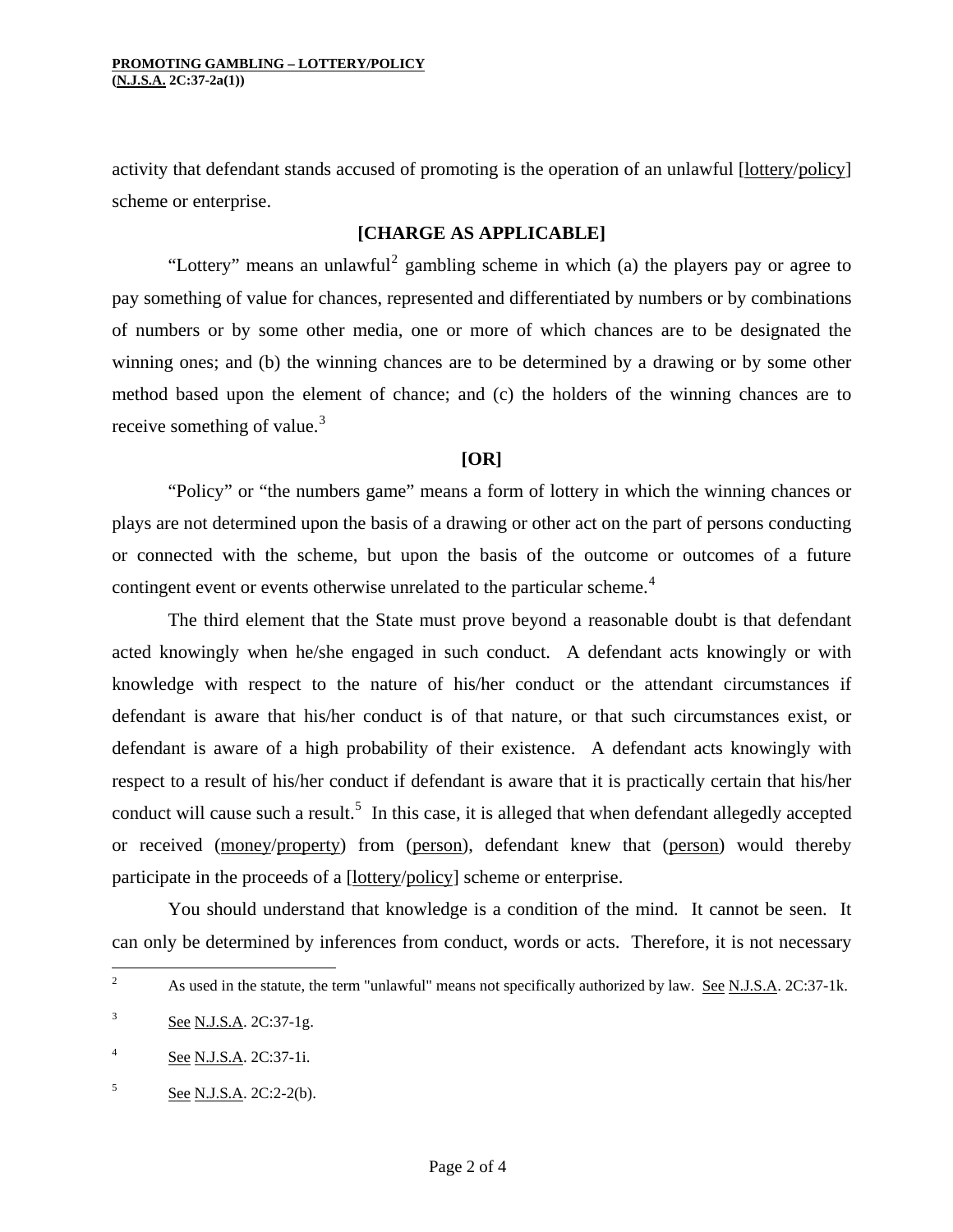for the State to produce witnesses to testify that defendant stated, for example, that he/she acted with knowledge when he/she did a particular thing. It is within your power to find that proof of knowledge has been furnished beyond a reasonable doubt by inference which may arise from the nature of the acts and the surrounding circumstances. The place where the acts occurred and all that was done or said by defendant preceding, connected with, and immediately succeeding the events in question are among the circumstances to be considered.

\* \* \* \* \*

#### **[STATUTORY DEFENSE – CHARGE IF APPLICABLE]**

 Defendant contends that he/she is not guilty of promoting gambling through a [lottery/policy] scheme or enterprise because he/she was a player rather than a participant in the [lottery/policy] scheme or enterprise. Under the statute, it is a defense to the charge of promoting gambling that defendant was a player rather than a participant in the [lottery/policy] scheme or enterprise.

 A "player" means a person who engages in any form of gambling as a contestant or bettor, without receiving or becoming entitled to receive any profit therefrom other than his/her personal gambling winnings and who does not otherwise render any material assistance to the establishment, conduct or operation of the particular gambling activity.<sup>[6](#page-1-3)</sup>

Defendant must prove this defense by clear and convincing evidence.<sup>[7](#page-2-0)</sup> This is to be distinguished from the State's burden of proving defendant's guilt beyond a reasonable doubt. Clear and convincing evidence is that which produces in your mind a firm belief or conviction as to the truth of the fact sought to be established and is evidence so clear, direct, weighty and convincing as to enable you to come to a clear conviction, without hesitancy, of the truth of the matter in issue.<sup>[8](#page-2-1)</sup>

 Regarding the "player" defense asserted in this case, defendant need not prove that he/she was a player beyond a reasonable doubt, but rather, the evidence admitted in support of this

 $\frac{1}{6}$ See N.J.S.A. 2C:37-1c.

<span id="page-2-0"></span><sup>7</sup> See N.J.S.A. 2C:37-2c.

<span id="page-2-1"></span><sup>8</sup> See In re Boardwalk Regency Casino License Application, 180 N.J. Super. 324, 339 (App. Div. 1981), mod. o.g. and aff'd 90 N.J. 361 (1982), cert. den. sub nom. Perlman v. Attorney General of New Jersey, 459 U.S. 1081 (1982).